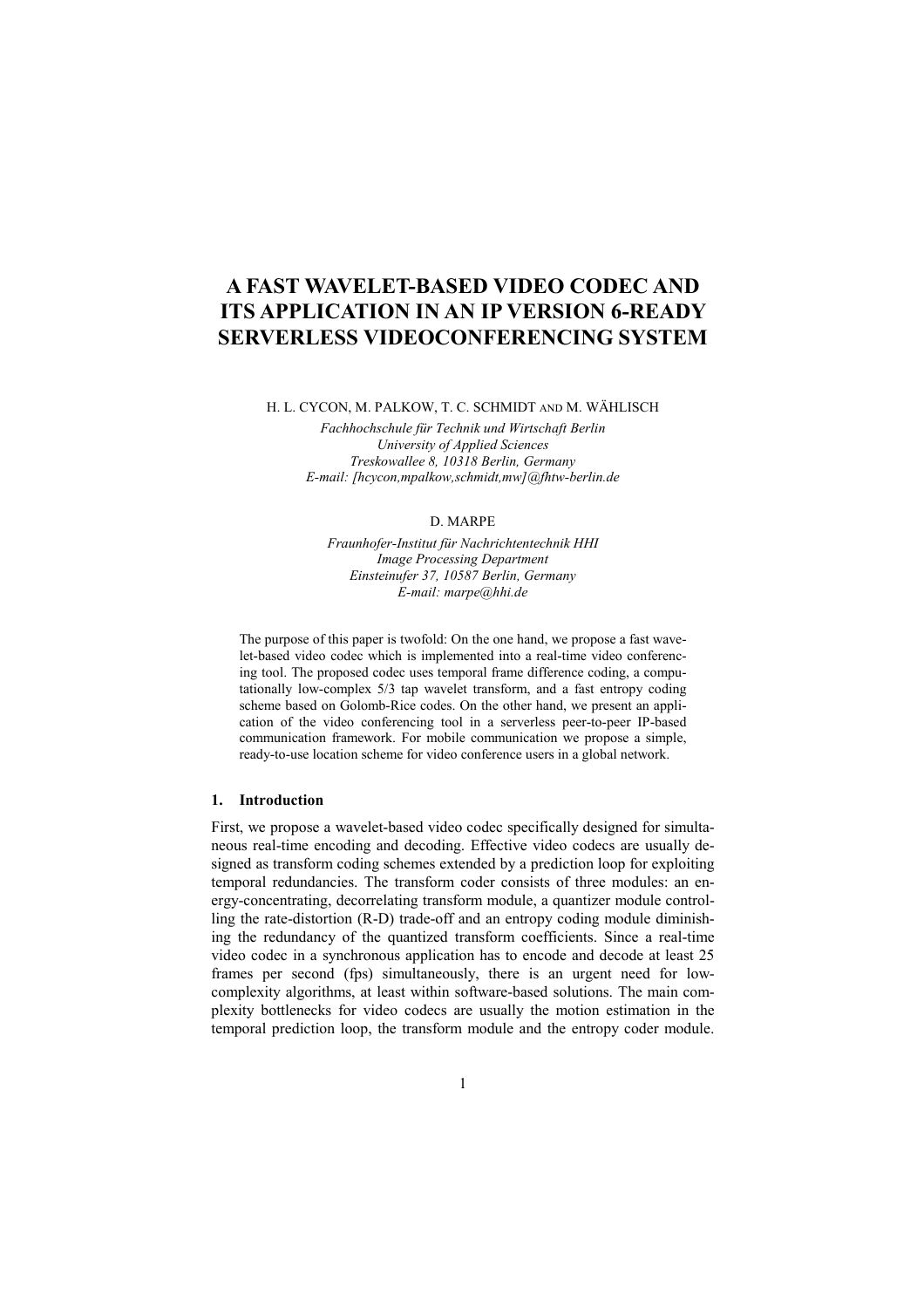The codec we describe in our presented approach uses frame difference coding only, i.e., we restrain from motion compensating techniques in favor of pure temporal frame differencing in order to limit the computational complexity on the encoder side. We also use a fast wavelet transform with short 5/3-tap filters additionally enhanced by a MMX-based<sup>1</sup> lifting scheme implementation. In order to speed up the third complexity bottleneck, we use an entropy coding scheme based on Golomb-Rice codes [12]. This scheme relies on a collection of codes related to different model probability distributions out of which the most suitable code will be selected to fit the probability distribution of symbols to be encoded. The R-D performance of the proposed codec is comparable with MPEG-4 or H.263 implementations operating at frame rates of 25 CIF frames per second when comparing typical head-and-shoulders video conferencing scenes and switching motion estimation off for both reference systems.

The codec described above is designed for real-time applications and has already been integrated into a video conferencing system. This system is implemented as an easy-to-use desktop video conferencing software running on ordinary desktop PCs or laptops using internet connections without a central Multi Conference Unit (MCU). It is equipped with an innovative addressing system for locating mobile users and ready for next generation internet protocol version 6 (IPv6).

The paper is organized as follows. Section 2 contains a more detailed description of the real-time video codec and Section 3 deals with its application in a video conferencing tool. In Section 4 we introduce the idea of a distributed framework for mobile user location. Finally, in Section 5 we give some conclusions and an outlook for future experiments and developments.

#### **2. Wavelet-Based Real-Time Video Codec**

#### **2.1.** *Overview of the Video Codec*

Our coding scheme is basically a transform coder together with a simple framebased temporal prediction loop as shown in [Figure 1.](#page-2-0) The transform coder consists of the reversible discrete wavelet transform (DWT) which decorrelates the signal, a quantizer (Quant.), and a lossless pre-coding/entropy coding step which compacts the data produced by the quantizer. For exploiting the temporal redundancy in a video sequence, only the residual signal between the current frame and the previous reconstructed one will be coded in the transform coding step, as shown in [Figure 1.](#page-2-0) Due to the linearity of wavelet transforms we compute the residual frame in the wavelet transform domain instead of calculating the frame difference in the spatial domain. This saves an inverse transform step in the temporal prediction loop.

<sup>&</sup>lt;sup>1</sup> MMX denotes the 'Multi Media eXtension' instruction set for Intel processors enabling a kind of Single Instruction, Multiple Data (SIMD) parallelism.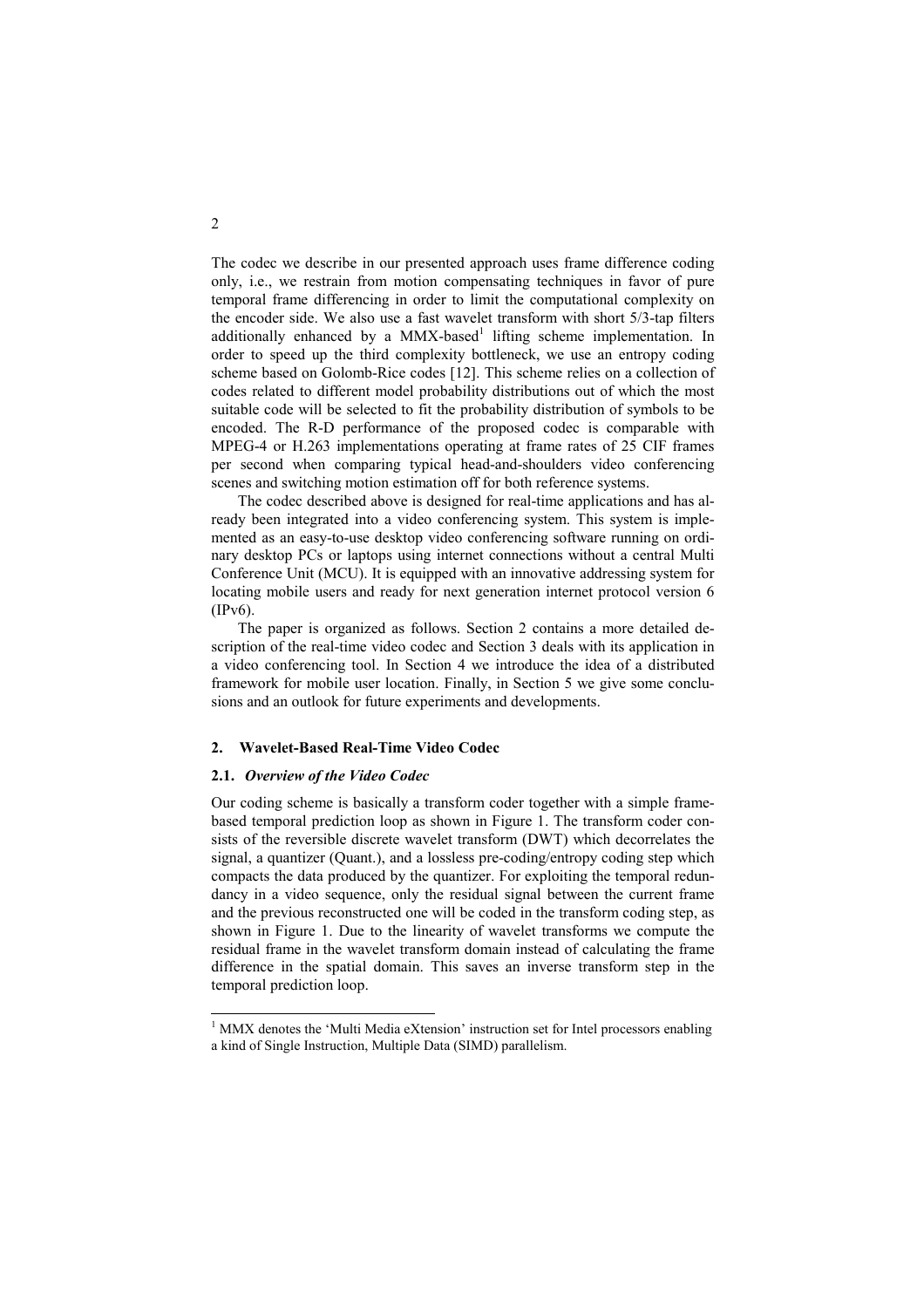<span id="page-2-0"></span>

**Figure 1**: Block diagram of our proposed video coding scheme.

Since we do not employ motion estimation techniques a periodic intra frame fresh-up after 99 inter, i.e., differentially coded frames is installed in order to avoid a too fast fading of image quality. However, this inter-to-intra frame relation can be manually chosen depending on the dynamical character of the video sources to be encoded.

In order to guarantee a constant transmitted bit rate on the average, we have implemented a backward operating coding control mechanism. We use a ring buffer with a dynamic level control which measures the quantized data stream. The bit rate can be adjusted on the fly by using control parameters during encoding. Note that these parameter changes have to be signaled to the decoder and therefore are integrated into the encoded bit stream.

Note also that this codec is a stripped-down speed-up version derived from conceptual ideas presented in [5] and [6].

### **2.2.** *Transform and Quantizer*

The transform module consists of a fast, computationally low-complex wavelet transform. We use wavelet transforms since they enable a transformation of each video frame as a whole without introducing blocking artifacts, especially at lower bit rates. By doing so, there is no need for a block decomposition of frames in the temporal prediction loop either. Our implementation of the wavelet transform uses 5/3-tap filters [14] in a computationally undemanding lifting scheme realization [11].

As a quantizer module, we chose a simple uniform scalar quantizer with an enlarged dead zone. Note that the implementation of the quantizer is simultaneously integrated in the wavelet transform filtering by MMX techniques. This speeds up the coding process considerably.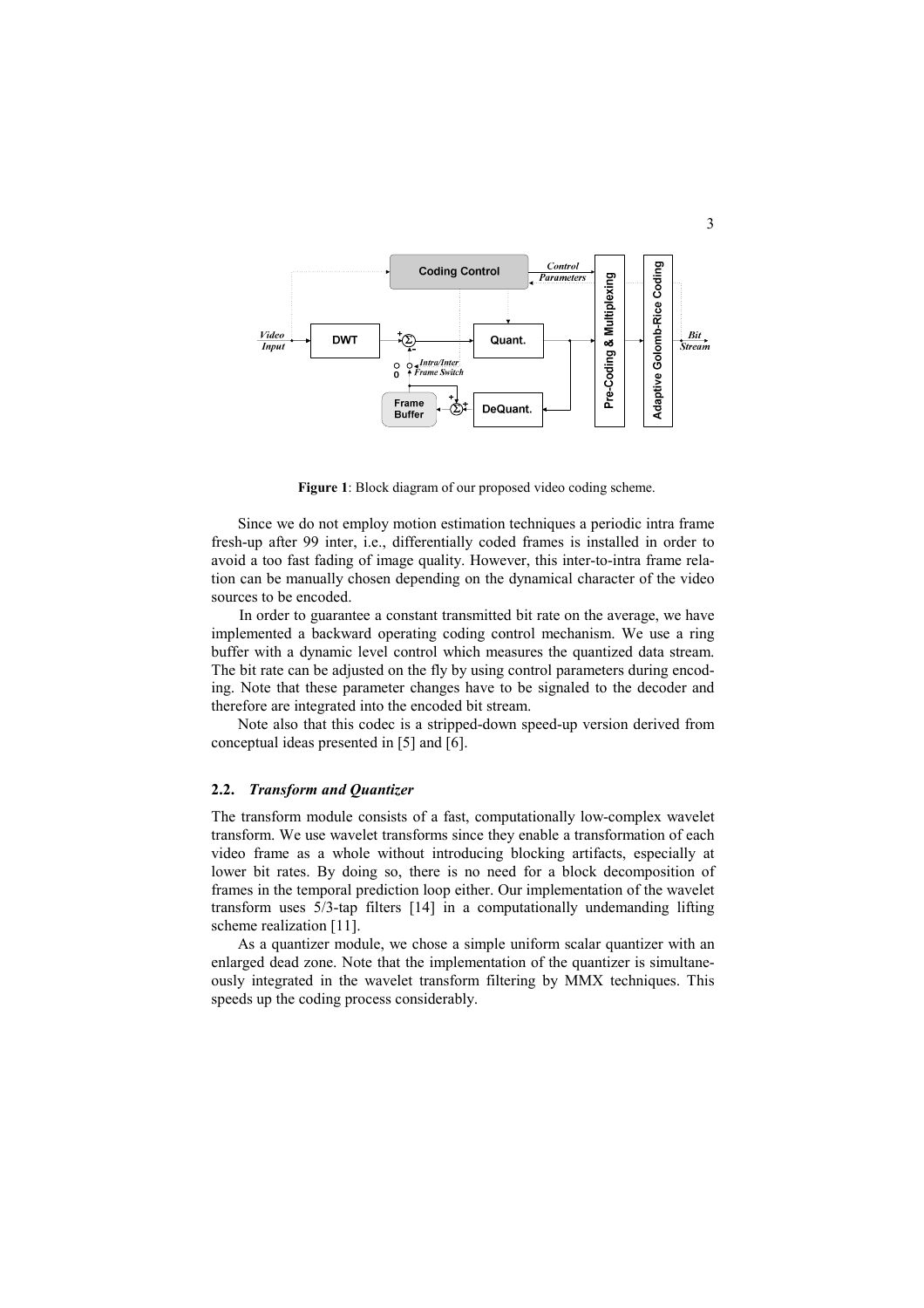#### **2.3.** *Pre-Coding and Golomb-Rice Entropy Coding*

The data generated by the quantizer module are highly redundant. They have to be losslessly compressed by using an entropy coding module. The most effective entropy coders in terms of minimum-redundancy are given by arithmetic coders [12]. For complexity reasons, however, we use an entropy coder consisting of a simple run-length pre-coder and a variable-length coder based on a set of Golomb Rice codes which is similar to a scheme already established in lossless still image coding [13].

The quantized subbands are all treated individually since the statistical distribution in the different subbands are usually different. Especially at lower rates, there are also large numbers of concatenated chains of zero quantized transform coefficients, which the pre-coder separates from the bulk of the data by the means of a run-length encoding scheme. The significant (non-zero) coefficients as well as the run-length encoded insignificant coefficient data are encoded by using a family of Golomb-Rice codes.

#### **2.4.** *Performance Evaluation of the Video Codec*

In native implementations, the video codec encodes and decodes 25 CIF frames (352 x 288 pixels) simultaneously on a 500 MHz Pentium machine. Alternatively, 5 frames in PAL (720 x 576) resolution may be processed on the same platform. The image quality is comparable with MPEG-4 or H.263 coders when used in a frame difference coding mode only. At moderate motion complexity (for example head and shoulders) and at frame rates of about 25 fps in QCIF format our coder produces a bit rate of approximately 200 kbit/s while delivering good visual quality.

#### **3. The daViKo Videoconferencing System**

The above proposed codec is the core of the digital audio-visual conferencing system daViKo [4] developed by the authors. The daViKo system represents a multipoint video conferencing solution without using a MCU It has been designed in a peer-to-peer model (i.e. direct client to client communication) as an internet conferencing tool aimed at email-level use. Guided by the principle of serverless communication, daViKo refrained from implementing H.323 client requirements [1].

By controlling the coding parameters appropriately, the software permits scaling in bandwidths from 64 to 4000 kbit/s on the fly. In addition, the encoded video resolution can be changed from sub QCIF formats to PAL in ongoing sessions. Audio data is compressed using a MP3 algorithm with latencies below 120 ms depending on the chosen buffer size. Audio and video streams can be transmitted as unicast as well as multicast streams. An application-sharing facility is included for collaboration and teleteaching.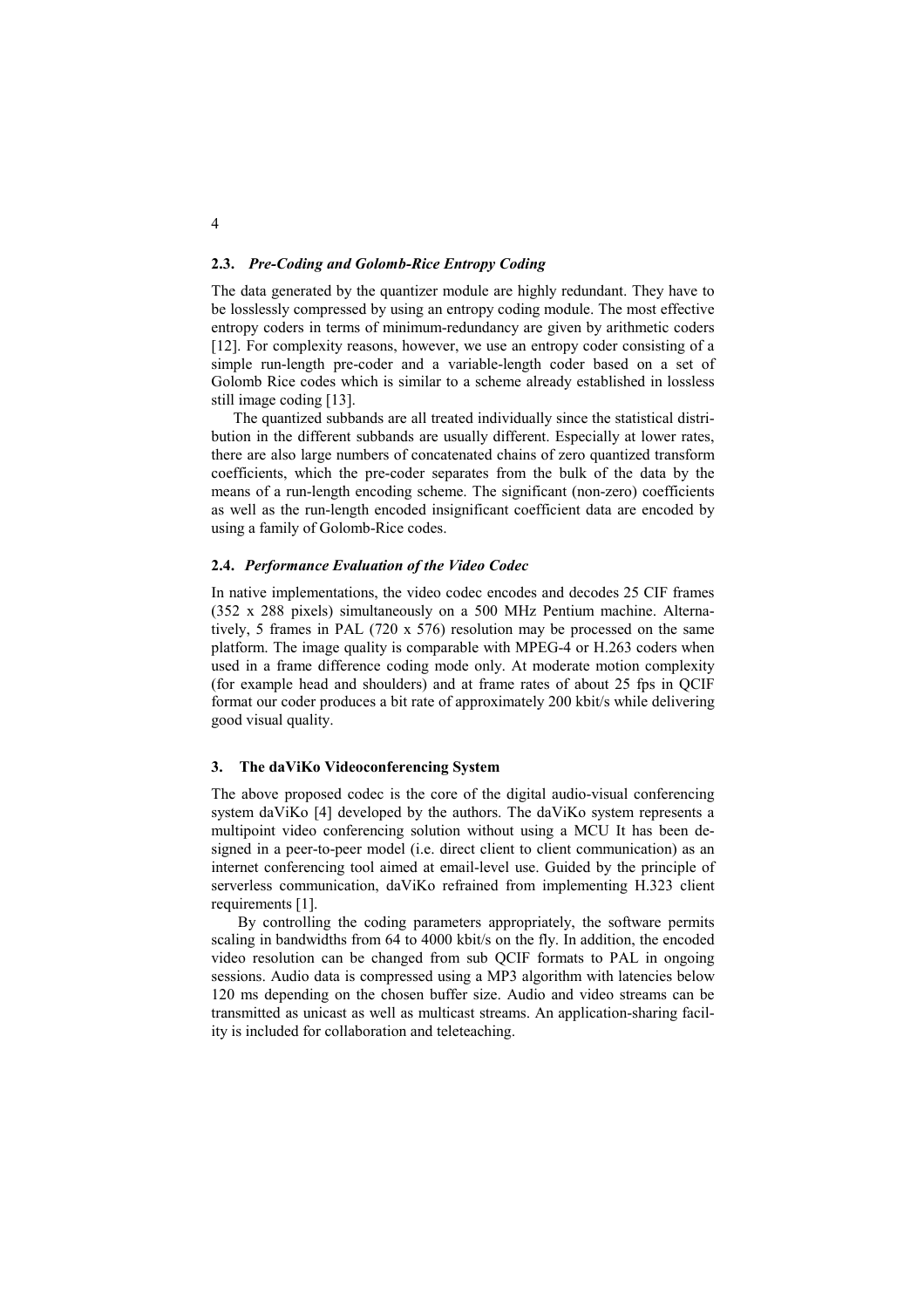Due to low bandwidth requirements, the daViKo system is well suited to long-distance video conferences on a best effort basis. To strengthen its global usability, even on mobile devices, the user location scheme described below has been implemented into the system as well as advanced IPv6 network capabilities.

## **4. A Location Scheme For Mobile Users**

Video conferencing is a synchronous form of communication requesting online presence of the participants. To retrieve the information on how to direct data flows to the appropriate user, that person's current device address needs to be resolved somehow. As device addresses change with mobility and as users may move between devices, a static address selection or any out-of-band information on user's presence are inappropriate.

Instead, a dynamic user session recording has proven advantageous. In the system introduced here, we denote this by a User Session Locator (USL) and store appropriate session information in an LDAP (Lightweight Directory Access Protocol) directory server. The video conference clients update information about ongoing sessions regularly, so that outdated session records can be identified by their timestamps. The USL server can be arranged within a local infrastructure not only to enhance scalability by distribution, but also to adopt local knowledge of the identity of users as well as a method for authentication. The global user look-up problem thereby reduces to deciding on unique user addressing and discovering the appropriate directory server for a given address. Current solutions either concentrate on a centralized directory as do MS NetMeeting with the MS Internet Locator Server [9] or perform an Internet-wide user-based routing as is the purpose of the SIP server infrastructure [3].

Our system *restricts* user addressing to mail addresses because of its internet wide uniform availability, its convenience and ease of use. In adopting this restriction we radically break with telephone compatibility.

However the internet mail system itself provides a mechanism for resolving user location through its interaction with the Domain Name System via the MX (Mail eXchange) record type for referencing a mail exchanger. Employing this commonly available Internet infrastructure we chose a simple strategy for locating a user's session directory. DNS data provided today are ready to cope with it: because the mail exchange record indicates a physically present domain where any requested user is identifiable along with a method of authentication, it is the appropriate location for a USL server. Within this domain, the look-up server can be identified by the common approach of a naming convention, i.e., usl.<mailexchanger-domain> [8]. Consequently, a global user look-up proceeds in two steps. Firstly, the MX record for the target user is requested, and secondly, the directory server hostname formed from the above naming convention is resolved (see Figure 2).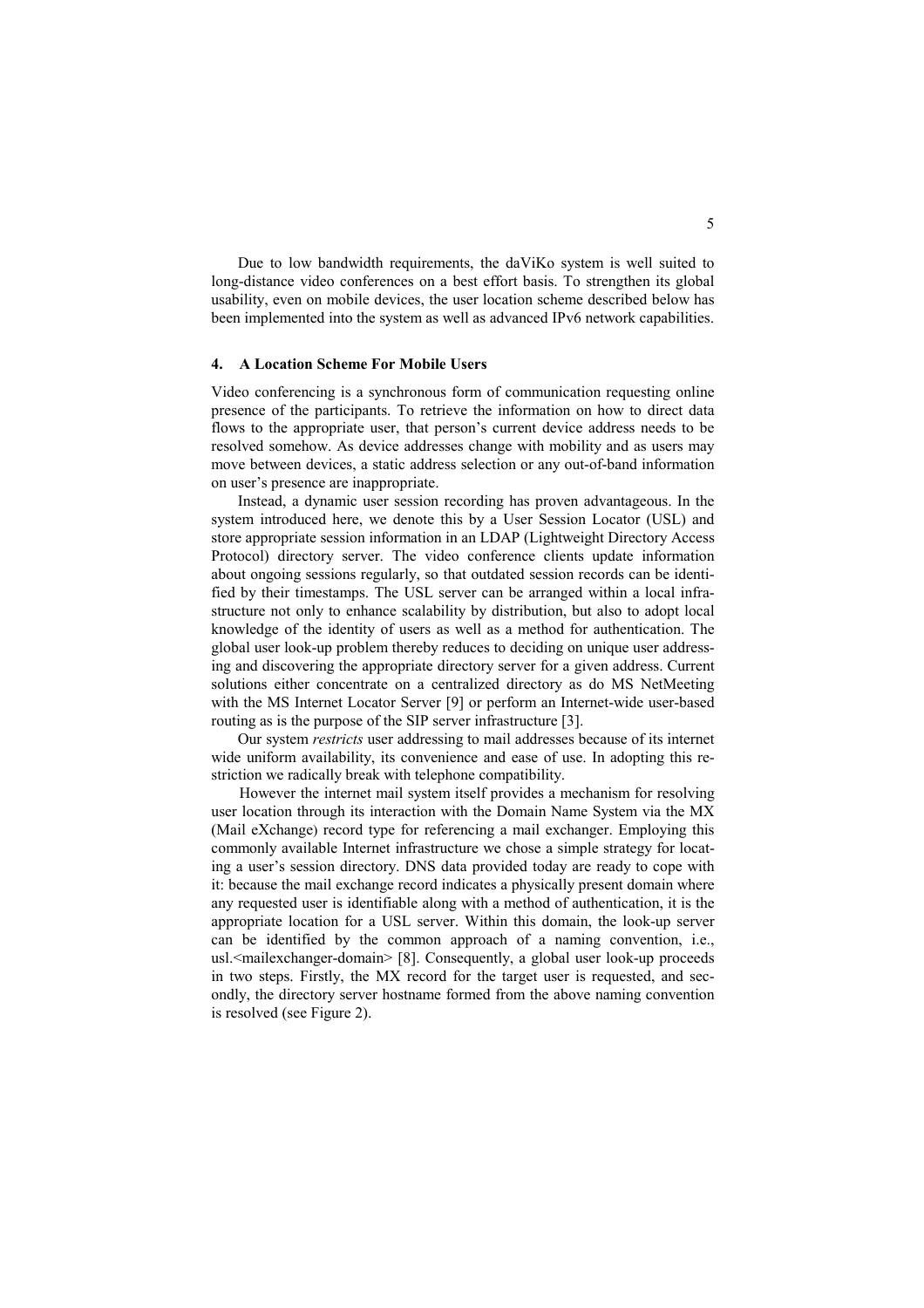

**Figure 2**: Distributed User Location Scheme.

Though simple, this user session information architecture neither relies on infrastructural changes nor requires dedicated user knowledge on the application side. From the mobility point of view the USL servers play the role of distributed user home agents. Note that in contrast to H.323 gatekeepers or SIP servers the USL server consists of a passive session record store and can be realized by an unmodified standard LDAP server such as Open LDAP. For more detailed reading refer to [7]. In a forthcoming paper [10] we will report on the problem of videoconference session preservation under device mobility.

## **5. Conclusions**

A fast real-time wavelet-based video coding/decoding algorithm has been introduced. It is a simple frame difference coding approach using a low complex 5/3 tap wavelet transform, scalar quantization and a fast Golomb-Rice entropy coder The proposed video codec is implemented in a video conferencing system for communication over IP-based networks using no central H.323-like MCU video server.

We also proposed a communication framework for its use within the conferencing system. It is based on an innovative global addressing scheme and is currently being tested at the university FHTW (FachHochschule fuer Technik und Wirtschaft) Berlin. First experiences shows a growing acceptance by use and further ongoing developments aim at integrating the system into the wireless FHTW campus infrastructure.